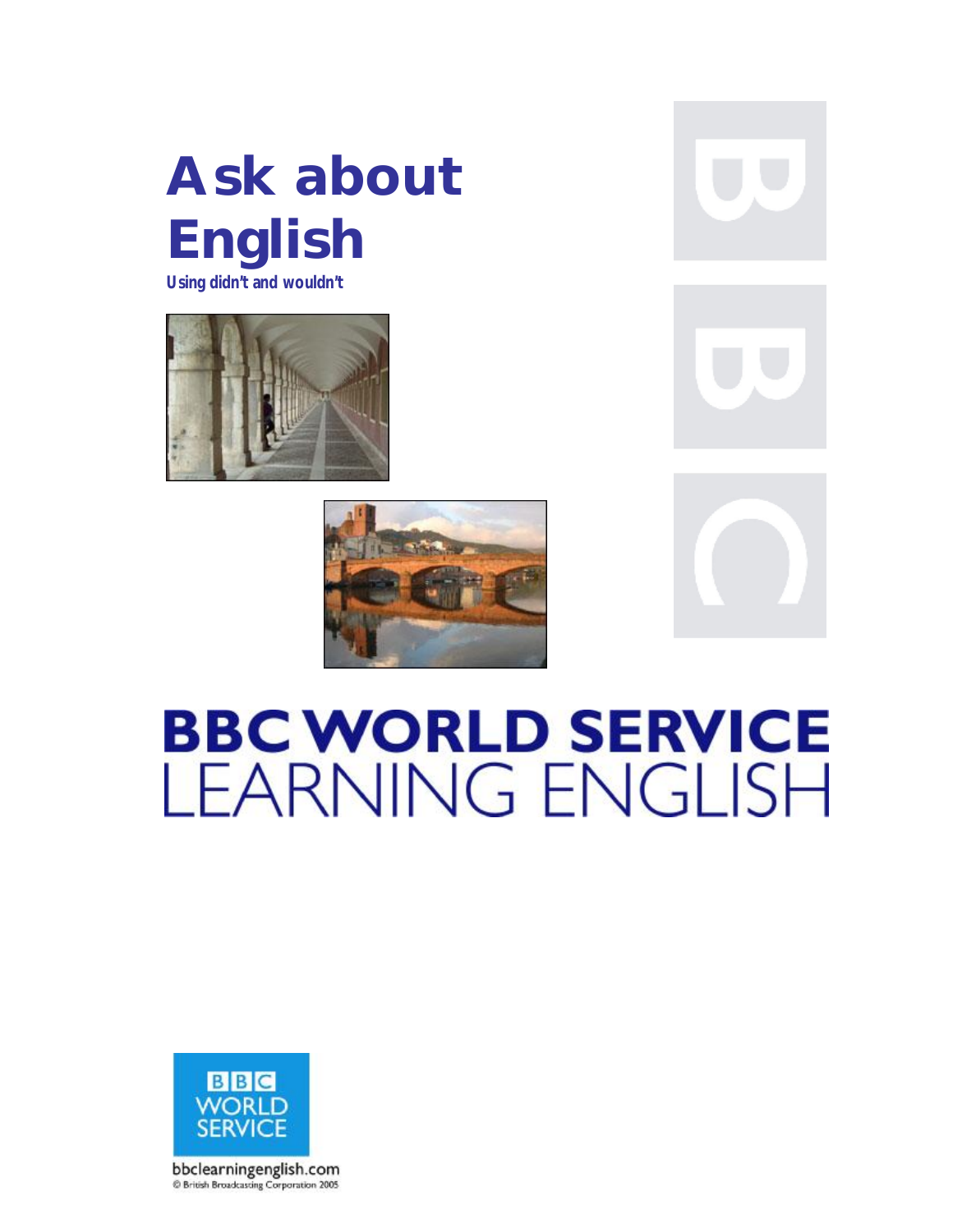## **BBC Learning English – Ask about English**

#### **Available online at:**

[www.bbclearningenglish.com/radio/specials/1535\\_questionanswer](http://www.bbclearningenglish.com/radio/specials/1535_questionanswer)

#### **Nyu Shvei in Hong Kong asks:**

When should I use the two sentences, "I didn't go home," "I wouldn't go home"?

#### **Martin Parrot answers:**

Oh this is a very interesting example. I think "I didn't go home" is quite easy. That's not the problem. "I didn't go home" is a simple statement of fact. It's completely neutral; it's just giving the information. The minute we come across a word like 'wouldn't' – a modal verb, there's more involved and the interesting thing about "I wouldn't go home" is that it could have two completely different meanings. Of course we need to learn these and use these in context. And without a context we can't know which one it is.

There are two meanings as I said. The first is, "I wouldn't go home", would mean I refused to go home. People wanted me to go home, people tried to persuade me to go home but I insisted on staying, on not going home, I refused to go home. That's the first meaning.

The second meaning is related to the use of the word 'would' to express a habit in the past, something which is done repeatedly. And there "I wouldn't go home" means that on a large number of occasions I didn't go home. So perhaps I might be talking about my childhood and I might be talking about the fact that my parents worked and the house was empty at the end of the day so that when I finished school I wouldn't go home - I'd go to my grandmother's or to some friend's houses and I wouldn't go home. This is a regular habit.

#### **Question:**

Is there anything similar to that in the present?

#### **Martin:**

Now that is an interesting question. Because of course grammatically we can see 'would' as the past of 'will' or 'wouldn't' as the past of 'won't' and we do talk about somebody who refuses to do something using 'won't' in the present – not in the future – in the present. She 'won't go home' means she is standing there saying "I'm not going home, I'm staying here." So yes, it's very similar.

And we also, although interestingly this is often not taught, we use 'will' and 'won't' in the present, not in the future, in the present, to express things that happen repeatedly.

So you know, I might say, "when I get up I'll go, I will go into the bathroom and gargle and swallow some water and clean my throat and make a noise with it every morning." And there the meaning of will is a present meaning and not a future meaning. I might say, "When I get up, I won't have breakfast, I'm in too much of a hurry – I go straight to work", and there that 'won't' – like the 'wouldn't' in 'wouldn't go home' is expressing something that I don't do on a very regular basis in the present.

#### **Question:**

So that's quite an easy way for learners to remember it – it's something that happens on a regular basis – it's something quite normal in their lives.

Ask about English © BBC Learning English Page 2 of 3

bbclearningenglish.com